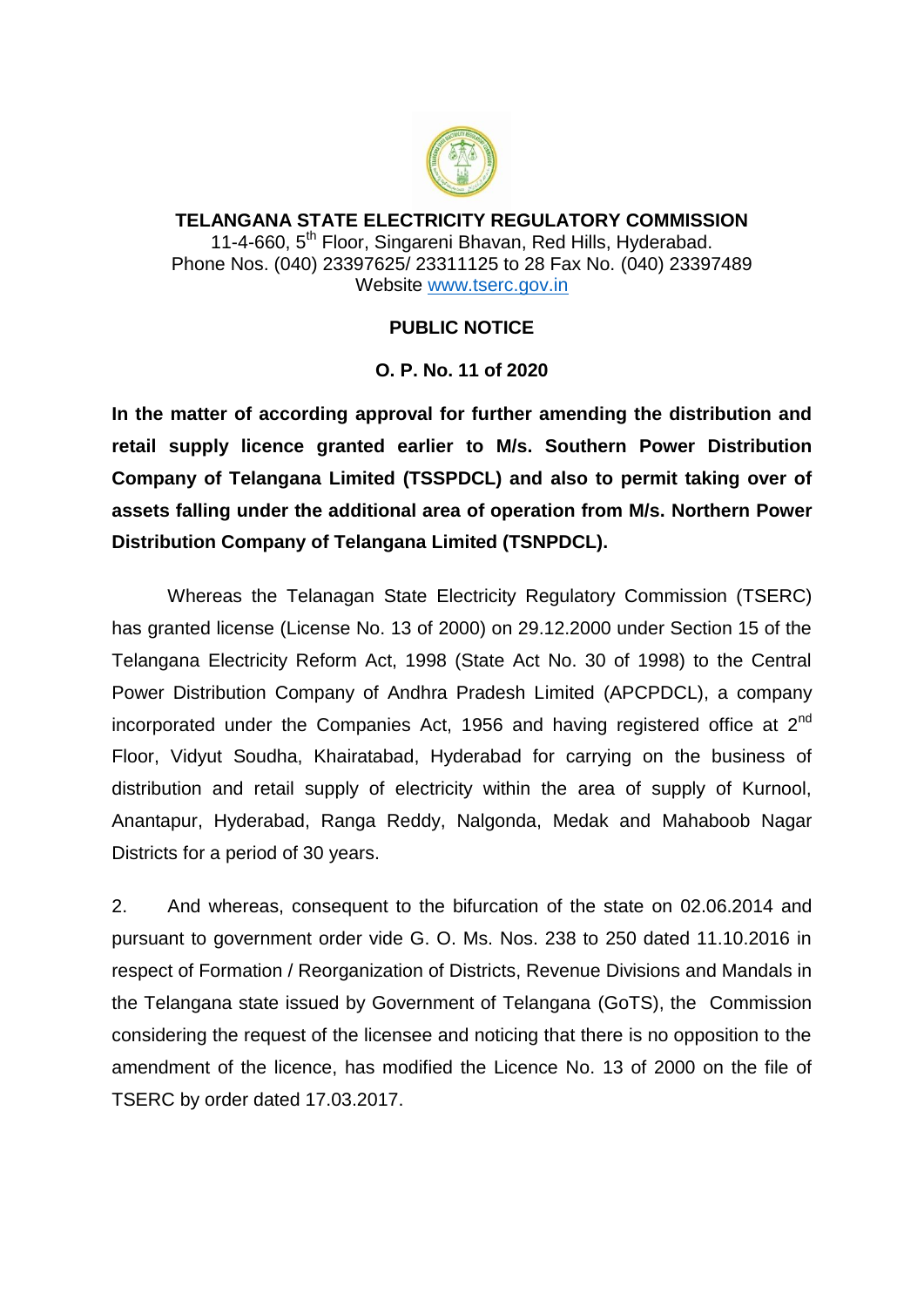Whereas TSSPDCL has transferred / handed over the assets relating to distribution and retail supply of Gundala Mandal which was earlier under the area of operation of TSSPDCL to Northern Power Distribution Company of Telangana Limited (TSNPDCL). Subsequently, the GoTS in the G. O. Ms. No. 20 dated 23.02.2019 has issued final notification for transfer of Gundala Mandal from Janagaon district to Bhongir Revenue Division of Yadadri Bhongir District.

And whereas the petitioner stated that as a result, Gundala Mandal of Jangaon of TSNPDCL is to be again re-assigned to TSSPDCL and the area of operations of TSSPDCL is required to be amended for taking over the assets relating to the Gundala Mandal in accordance to the government order. Based on aforesaid facts and circumstances, the applicant hereby sought the following relief.

"To make necessary amendments to the distribution and retail supply license of TSSPDCL by reassigning the Gundala Mandal of Janagaon District of TSNPDCL to Yadadri Bhongir District of TSSPDCL under area of operations of TSSPDCL."

The application along with enclosures and the existing licence are available at the corporate office of TSSPDCL as well as the offices of the Superintending Engineer of the existing circles. The application and all other documents can be inspected during office hours and if required obtain copies of the same from the above said offices on payment of reasonable charges not exceeding photocopying charges.

The Commission desires that all the stakeholders, interested persons and others in the matter and public at large may offer their comments, objections and suggestions on the proposed amendments. The comments, objections and suggestions shall be filed in the form prescribed in **Regulation No. 2 of 2015** being Conduct of Business Regulation available on the website of the Commission at [www.tserc.gov.in.](http://www.tserc.gov.in/) The comments, objections and suggestions shall be filed in **6 copies** addressed to the Secretary within **30 days** from the date of the first publication of the notice.

The Comments and suggestions may be filed either in writing addressed to the Secretary TSERC at the above address or sent by email to  $secv@tserc.gov.in.$